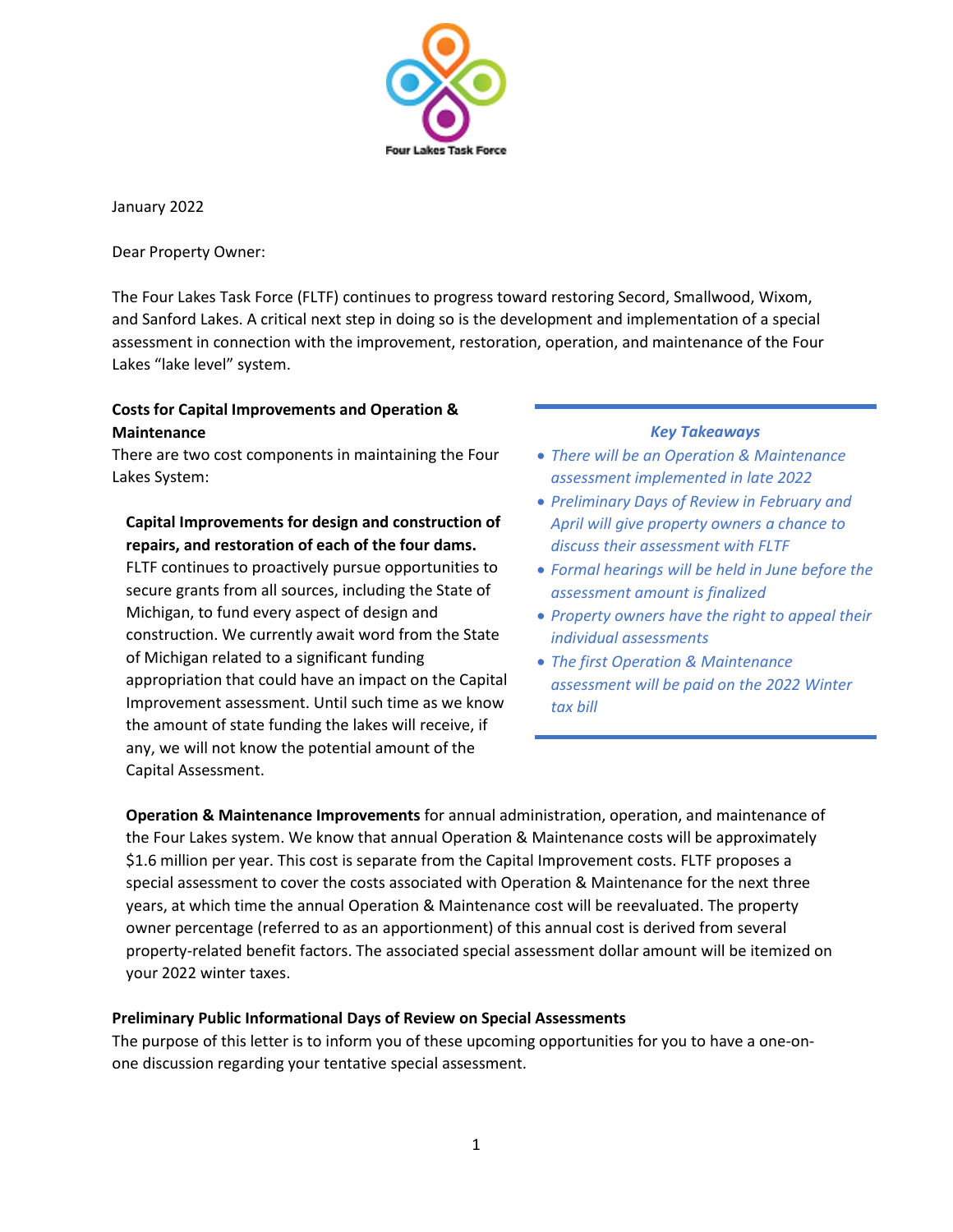

The purpose of these sessions is to give you an opportunity to:

- Meet with the FLTF team and its engineers
- Review how the property-related benefit factors (i.e., methodology) are weighted
- Review how your property's apportionment was calculated
- Review your estimated annual assessment cost
- Provide your input

FLTF may revise the special assessment roll based on property owner input during the Days of Review. To clarify, these are not legal hearings, rather they are preliminary public Days of Review. No appointments are necessary and property owners may arrive at any time during the session. The Days of Review are currently scheduled as follows:

**Tuesday, February 15, 2022** | 9 a.m. – 4 p.m. | Secord Township Hall **Thursday, February 17, 2022** | 4:30 p.m. – 9:30 p.m. | Jerome Township Hall **Tuesday, April 19, 2022** | 9 a.m. – 4 p.m. | Jerome Township Hall **Wednesday, April 20, 2022** | 4:30 p.m. – 9:30 p.m. | Secord Township Hall

## **Special Assessment Hearing**

After the preliminary public informational Days of Review, there will be a "Special Assessment Hearing" to formally review the project cost and the special assessment roll. Part 307 (Inland Lake Levels) of the Michigan Natural Resources and Environmental Protection Act, MCL 324.30701 et seq. ("Part 307"), guarantees notice and an opportunity to be heard before the final determination of the project cost and special assessment roll.

Four Lakes SAD property owners will be able to present information and objections to the project cost and special assessment roll. Objections must be presented in person or in writing to appeal. The Four Lakes Special Assessment Hearing is tentatively scheduled for June 2022. Notices for the Special Assessment Hearing will be mailed to property owners and published in the newspaper in late spring. At the conclusion of the Special Assessment Hearing, FLTF will then present the final project cost and proposed special assessment roll to the county boards of commissioners in Gladwin and Midland Counties for approval. Each county board of commissioners must either approve or reject the project cost and special assessment roll as presented. If the counties reject the project cost and/or the proposed special assessment roll, FLTF must revise, and again present the same to each of the boards for approval.

## **Special Assessment Appeal**

Once each county board of commissioners approves the special assessment roll, property owners and municipalities have the right to appeal in the circuit court of Midland and Gladwin Counties within 15 days after the approval. Note, the Michigan Tax tribunal does not have jurisdiction over appeals of lake level special assessments, and therefore, appeals must be made in the county circuit court where the